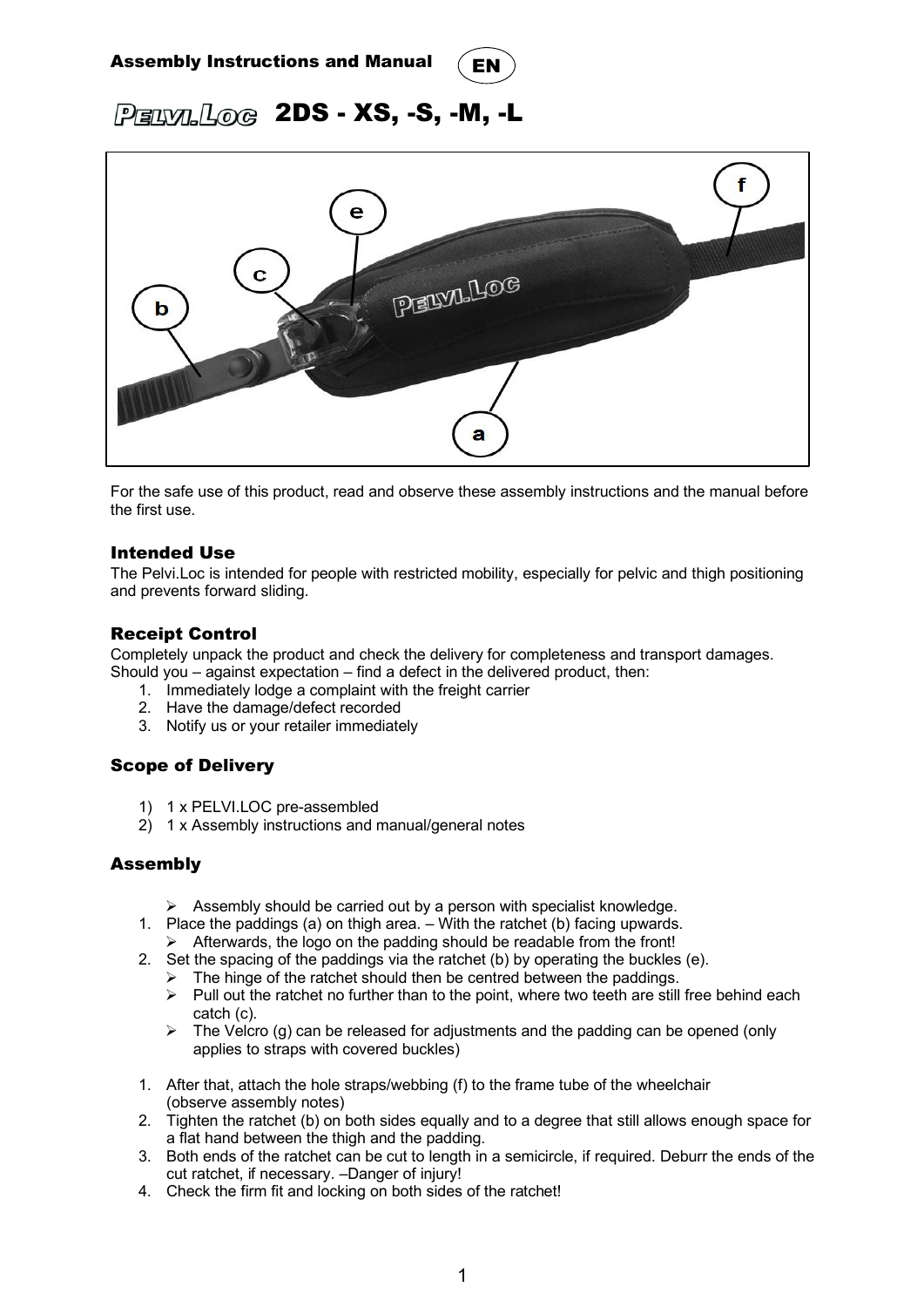## Manual

## Safety Notes

In spite of their stable construction, components like the hole straps, webbings, ratchets and paddings are subject to wear and tear. It is therefore recommended to perform a thorough inspection of the PELVI.LOC every 6 Months. It is thereby important to make sure the rivet and screw connections are firmly secure!

- $\triangleright$  Before using the product, ensure that it is in a serviceable condition and that it fits correctly.  $-$ Danger of accidents!
- $\triangleright$  Do not patch up and/or glue up and reuse damaged components such as webbing/ punctured strap (f), ratchet (b) or padding (a). –Danger of accidents!
- $\triangleright$  Do not sit on the paddings danger of bruising, especially by the catches (c)!
- Ø Do not lift the wheelchair by the PELCI.LOC. Danger of accidents!
- $\triangleright$  Be careful that your hands do not get caught between the hole strap and the frame or seat tube. Danger of crushing!
- $\triangleright$  Do not use the PELVI.LOC, if there are any bruises, wounds or other not well-healed injuries in the area where the paddings will be. –Danger of injury!
- $\triangleright$  Do not use the PELVI.LOC in case of osteoporosis, brittle bone disease or severe circulatory disorders. –Danger of injury!
- Ø After cleaning, ensure the correct functioning of the PELVI.LOC!
- Ø A damaged PELVI.LOC must be replaced immediately. –Danger of accidents!

#### Attention:

The PELVI.LOC is not part of the restraint system for the wheelchair and/or user during transport in a vehicle for the transport of disabled persons.

 $\triangleright$  Neither the manufacturer nor the distributor will be liable, in the sense of product liability, for damages or risks caused by unattended children with regard to the product.

### Handling

- 1. To use the PELVI.LOC, place the paddings (a) on the thighs. Attention:
	- Make sure that there are no items under the padding! This will prevent painful bruises.
- 2. After that, guide the ratchet (b) through the corresponding catch. For that, operate the corresponding pressure buckle (e).
- 3. Then, tighten the ratchet (b) to a degree that still allows enough space for a flat hand between the thigh and the padding.
- 4. Make sure that the catches (c) engage with the teeth of the ratchet! o Check the tension!

**To open the PELVI.LOC,** operate the catch (c) and pull out the ratchet.

 $\triangleright$  Make sure that the paddings do not get caught between the stokes of the driving wheel!

### Cleaning and Disinfection

- $\triangleright$  Machine washable up to 40 degrees.
- $\triangleright$  Thermochemical disinfection possible by adding ELTRA 40 when washing
- $\triangleright$  No spinning
- $\triangleright$  Not dryer-proof

#### Maintenance

Inspect the PELVI.LOC for damages and check the functioning on a regular basis.

#### Repair

Immediately replace defective PELVI.LOC systems.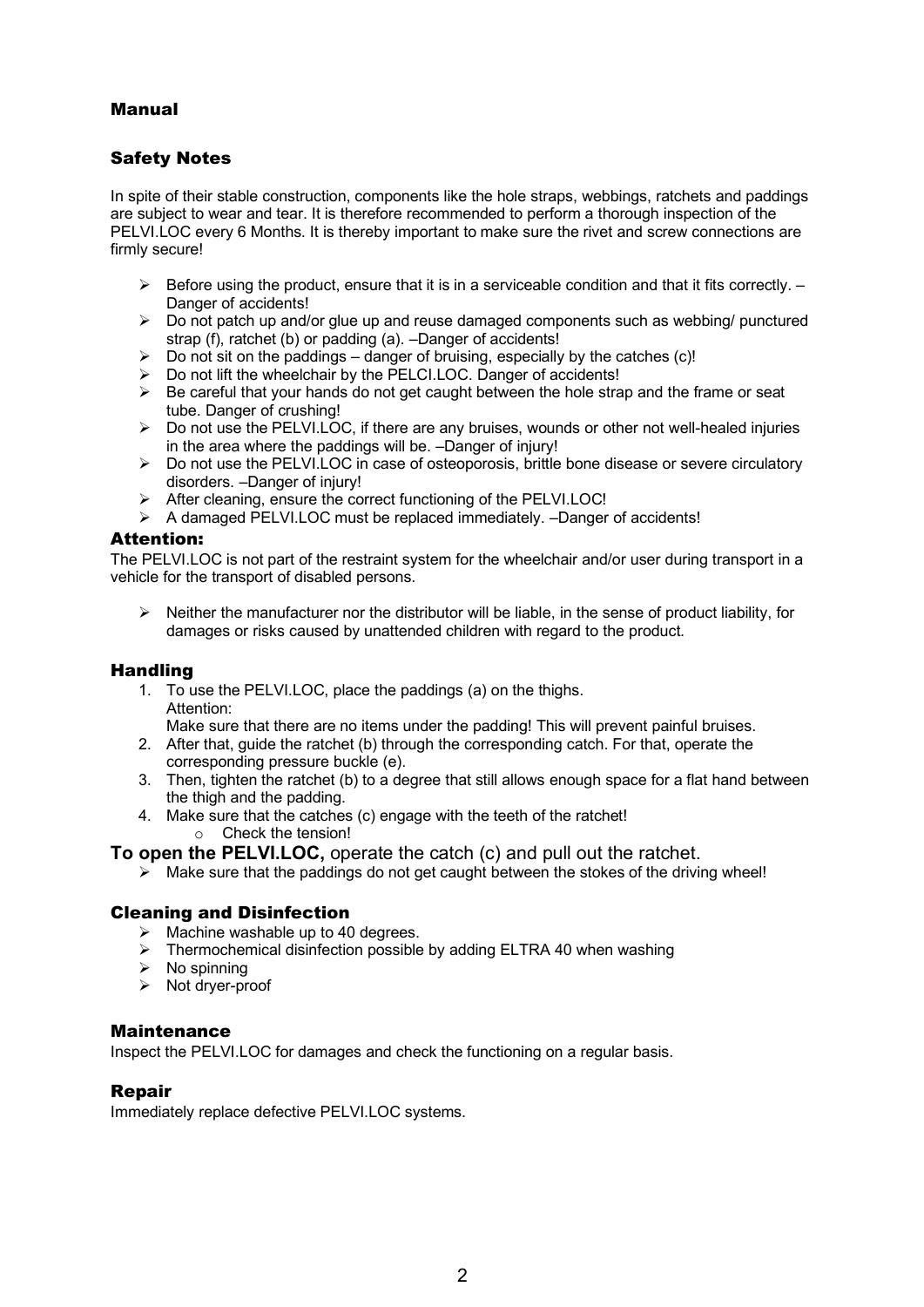## **Disposal**

- The packaging is recyclable.
- The metal parts can be disposed of through scrap metal recycling.
- Plastic parts are suitable for plastic recycling.
- The disposal must be made according to national statutory provisions.
- Please inquire with your city or municipal administration about local disposal services.

# Technical Data

| Seat width:     | <b>XS</b> | 16 to 24 cm      |
|-----------------|-----------|------------------|
| Padding size:   | <b>XS</b> | 17 x 7 cm        |
| Weight:         | <b>XS</b> | Approximately    |
|                 |           | 200 <sub>q</sub> |
| Predetermined   | <b>XS</b> |                  |
| breaking point: |           | approximately    |
|                 |           |                  |

| Seat width:     | S | 20 to 32 cm   |
|-----------------|---|---------------|
| Padding size:   | S | 20 x 7 cm     |
| Weight:         | S | Approximately |
|                 |   | 220           |
| Predetermined   | S |               |
| breaking point: |   | approximately |
|                 |   |               |

| Seat width:     | м | 30 to 40 cm      |
|-----------------|---|------------------|
| Padding size:   | М | $22 \times 8$ cm |
| Weight:         | М | Approximately    |
|                 |   | 280              |
| Predetermined   | М | At               |
| breaking point: |   | approximately    |
|                 |   |                  |

| Seat width:     | 36 to 46 cm        |
|-----------------|--------------------|
| Padding size:   | $25.5 \times 8$ cm |
| Weight:         | Approximately      |
|                 | 280                |
| Predetermined   |                    |
| breaking point: | approximately      |
|                 |                    |

| Ratchet size: XS-S | $1.9 \times 0.2 \times 17.0$ cm |
|--------------------|---------------------------------|
| Ratchet size: M-L  | $2.4 \times 0.2 \times 17.0$ cm |

# Warranty

We a provide warranty for the product in accordance with the legal

provisions. This warranty includes material and processing defects. This does not include wear parts and components/assemblies that are subject to intended wear and tear as well as damages that are the result of excessive strain, faulty handling, forcible damage or unauthorised modification/repair. If you wish to make a warranty claim, please inquire with the retailer you purchased the product from. For product liability reasons, repairs and maintenance work must only be conducted by authorised speciality retailers, using original spare parts.